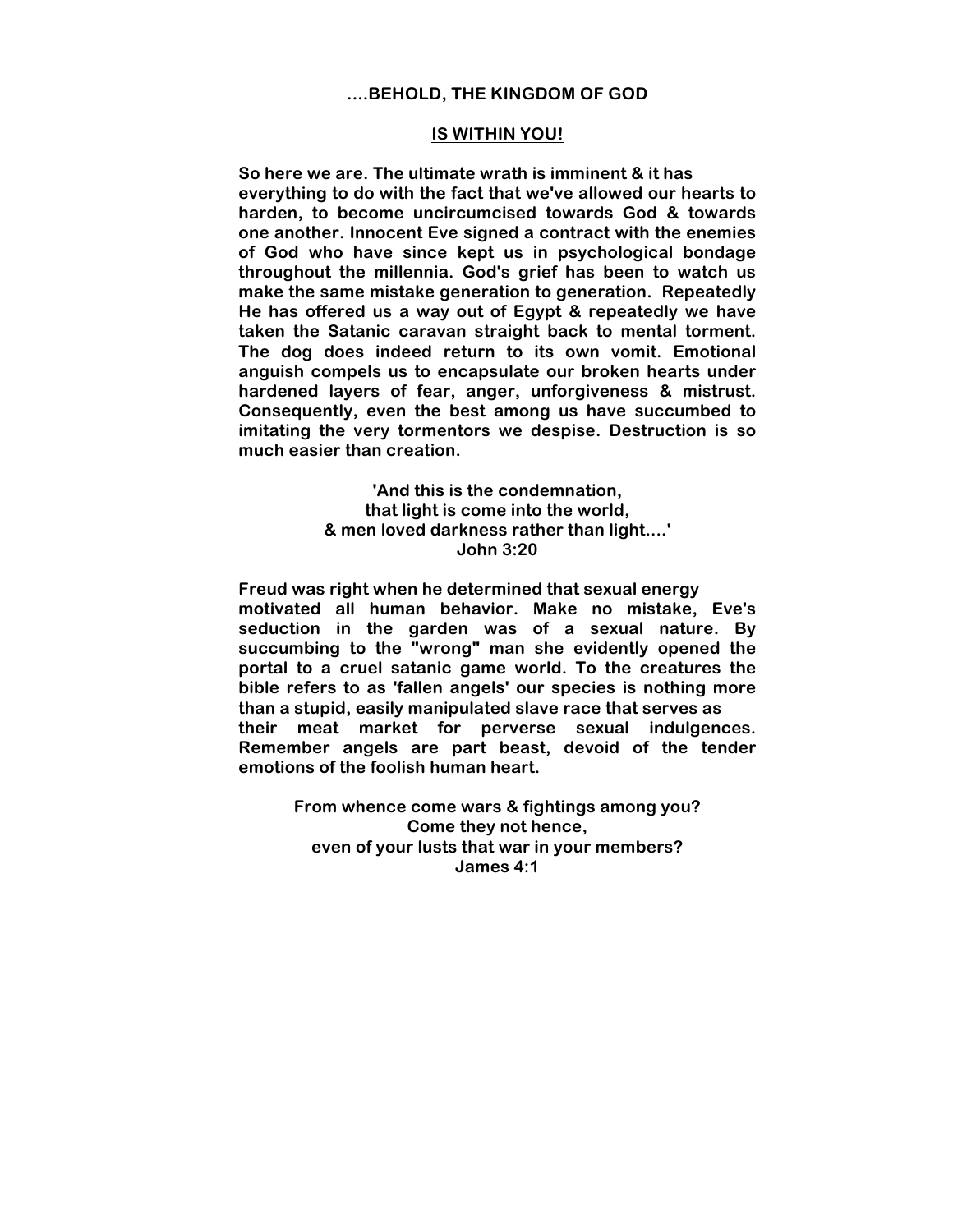**To repeat what I wrote in a Letter to a Friend, it is the fact that the human genome has been deciphered & that human-beast DNA experiments are in the works that makes this the "LAST GENERATION" as described in the book of Enoch. The tenderhearted human will soon share this world with sexually hungry monsters who think our easily manipulated emotions are "funny" (as in ha ha). The biblical "fire" that burns eternally is abusive sexual fire. Sound tempting? Remember, loveless sex breeds all the forms of DYSFUNCTIONAL MISERY. Truly, destruction is so much easier than creation.**

**The double harvest is NOW. These demons are choosing their "mates" & consent has nothing to do with whether or not you're on the list. The slightest inclination you may retain towards the sexually masochistic, sadistic or, yes, homosexual fantasy makes you highly tempting to these women haters. God intended the sexual experience to express heart-love, warmth & intimacy. He will not & cannot tolerate any form of sexual perversion in His New World. The ONLY chance you have to be shifted out is if you wholly reconcile with God the Father & His Son, Yeshua of Nazareth. They honor us by calling us sons made in their 'image' & they are longing to pull as many of us to safety (as in mental health & happiness) as possible.**

> **And if Christ be in you, the body is dead because of sin; but the Spirit is life because of righteousness. Romans 8:10**

**Yes, it turns out Freud was accurate when he said that sexual compulsion was fundamental to the human psyche. However, he was incorrect when he pointed to 'mother' as the primary human relationship, the nature of which he believed determined all of our subsequent interactions. The reality is that our relationship with God the Creator is far more primary & essential for optimal emotional health. Once you allow Him to work in your life this becomes evident. The emotional stability, trust & enduring love that you tried & tried & tried to manufacture by yourselves in this broken world is available**

2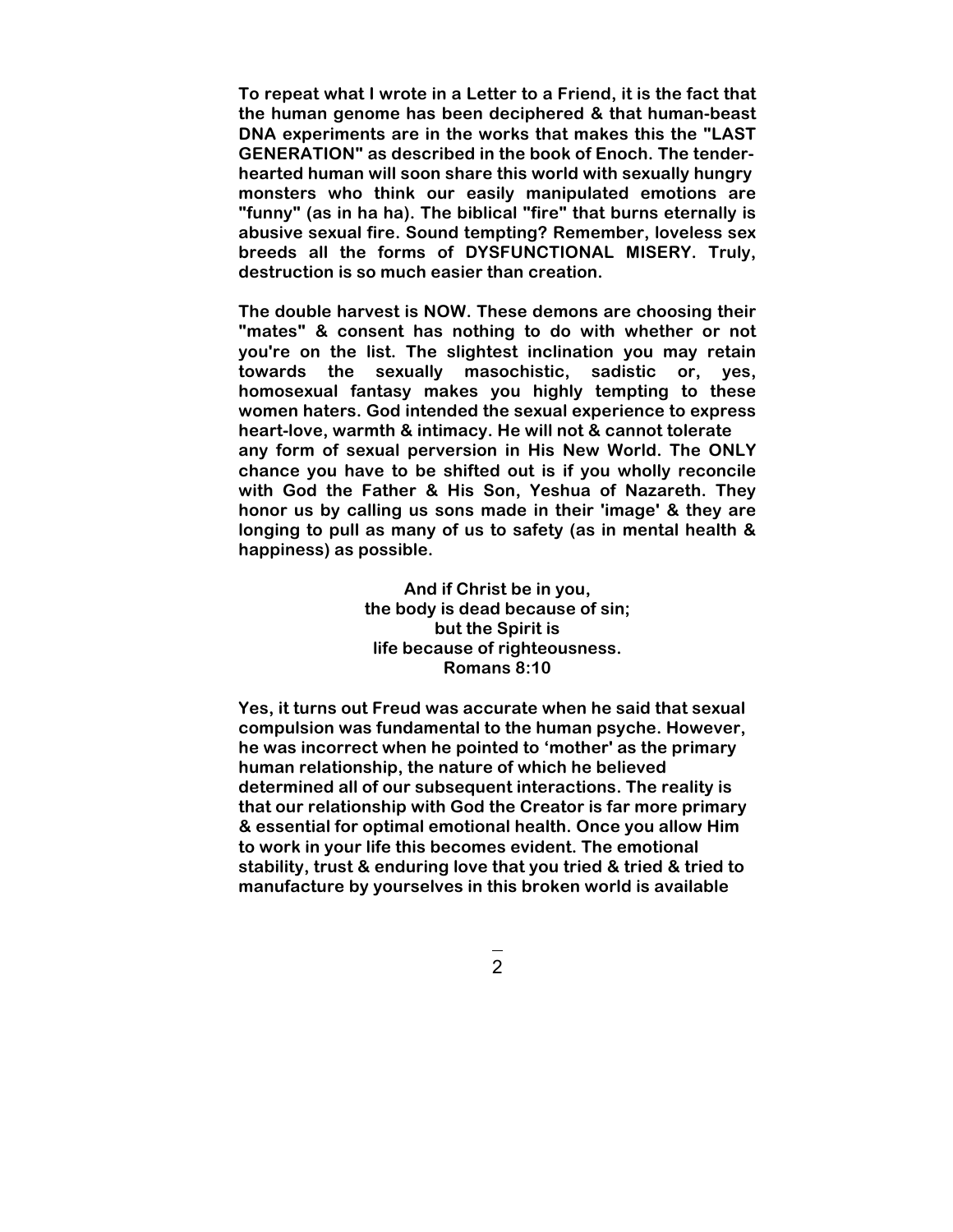**world is available but only through total reconciliation with the Creator. It is only through his guidance &, yes, control that we are able to restore the peace that passes all understanding. Why? Because he made us & only He knows how to heal us. Clearly we don't have a clue as to how to achieve genuine mental stability without superior guidance.**

**Make no mistake, Christ is coming for his own in a very short time. If you're not ready he will have to leave you to your choice. Indecision is itself a decision & not the one I hope you'll make. There are no "do-overs" at this point. And if you think this world isn't dangerous ask yourselves why Christ, God himself, didn't walk the earth during his ministry without 12 strong men at his side.**

**He came to bring us the rule book that we are supposed to have memorized in order to know how to exit this game world. He was well aware long before his arrival that he would have to be crucified in order to exit but he came anyway BECAUSE HE LOVED US!** 

**(check psalm 22, written 700 BC, if you don't believe me)**

**Moreover, his first coming was prophesied in EVERY book of the Old Testament. So why didn't he come much earlier? Perhaps because this twisted game forum only has short windows of opportunity for major events. The very fact that Christ would rather have hung on the cross than remain in this damaged world should provide a chilling realization. All of his disciples, with the exception of John who had to stay alive to write the book of Revelation, were crucified as well. It comes down to Christ's admonishment that one must be prepared to abandon the body in order to save the soul (the mind). Out of the 7 churches to whom Christ communicated in the book of Revelation it is only the church of Philadelphia that he promised to save from the wrath to come:**

> **'Because thou hast kept the word of my patience, I also will keep thee from the hour of temptation, which shall come upon all the world, to try them that dwell upon the earth.'**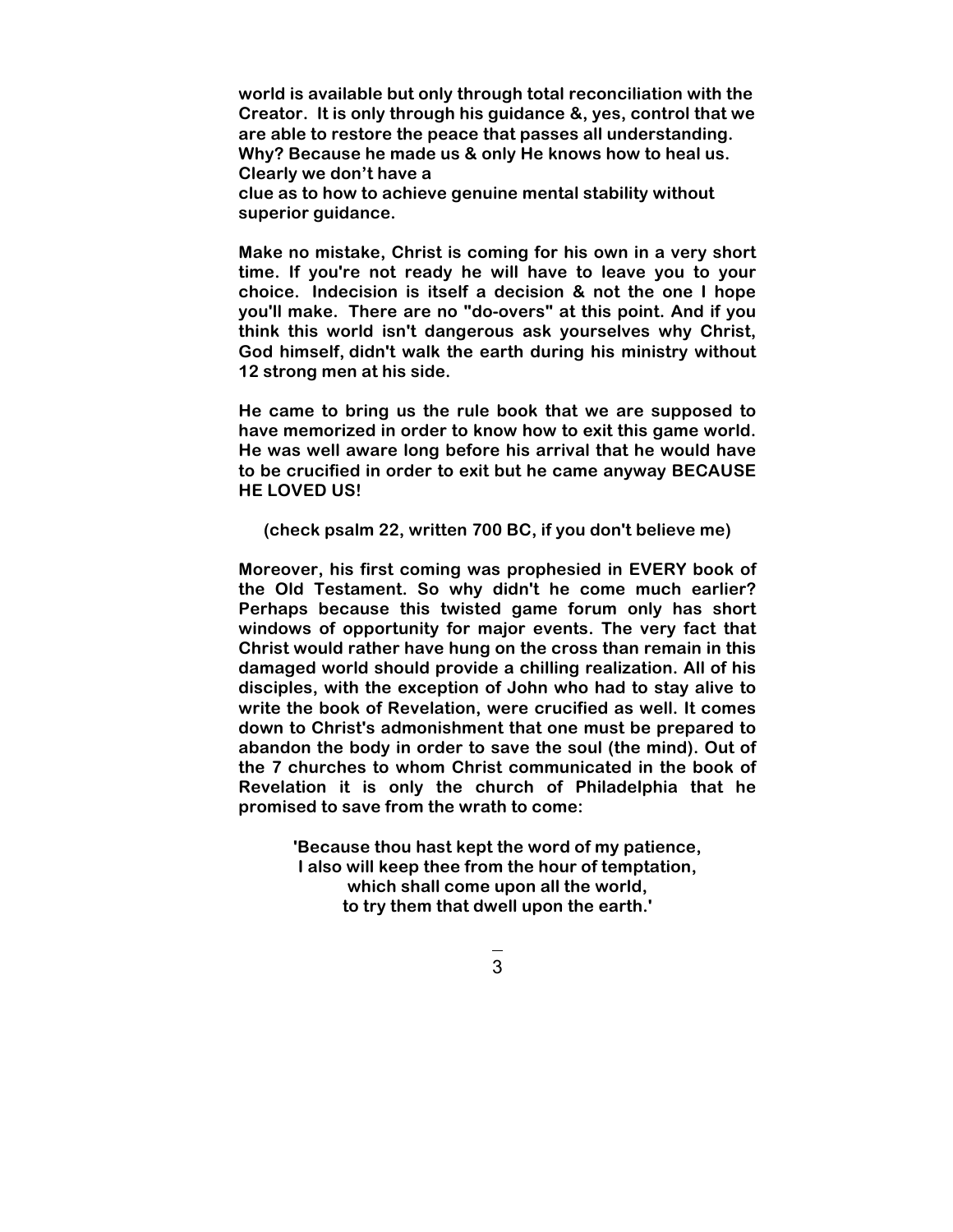## **Revelation 3:10**

**Some would point to this scripture as evidence of a pre-tribulation rapture, but I don't think so.** 

## **Take a look at what Paul had to say to the Colossians:**

**'Giving thanks unto the Father, which hath made us meet to be partakers of the inheritance of the saints in light: Who hath delivered us from the power of darkness, & hath translated us into the kingdom of his dear Son.' Colossians 1:12-13**

**What Christ promised the church of Philadelphia & what Paul was describing to the Colossians I believe is the same phenomenon-translation into an experiential safe-place, a holographic visual where God alone is at the controls without any adversarial participation. Imagine that.**

**How many times have we heard ministers admonishing us that Satan has owned our world since Eve opened the door to his unbridled power. Imagine the God who created us taking back that ownership & re-establishing the environment we require to finally attain to the potential of everything wonderful & good that was originally intended for us. At long last, Ego conquers the primal Id.**

**Christianity, properly understood, is a faith of hope & restoration. Its values are Truth, love, healing, forgiveness & integrity. It is the fullest expression of creation, diversity & life, anabolic at its core. Its purpose is to create, not destroy.**

**Compare Islam, which many have dared to weight equally with the Christian faith. Its values are deception, vengeance, destruction & unforgiveness. It is the fullest expression of fascist homogeneity. Its ultimate vision-global extinction of all human cultural diversity, final heat-death of the human psyche. Simply put, the Islamic faith is a religion of annihilation, entropic at its core. Destruction is so much easier than creation.**

4